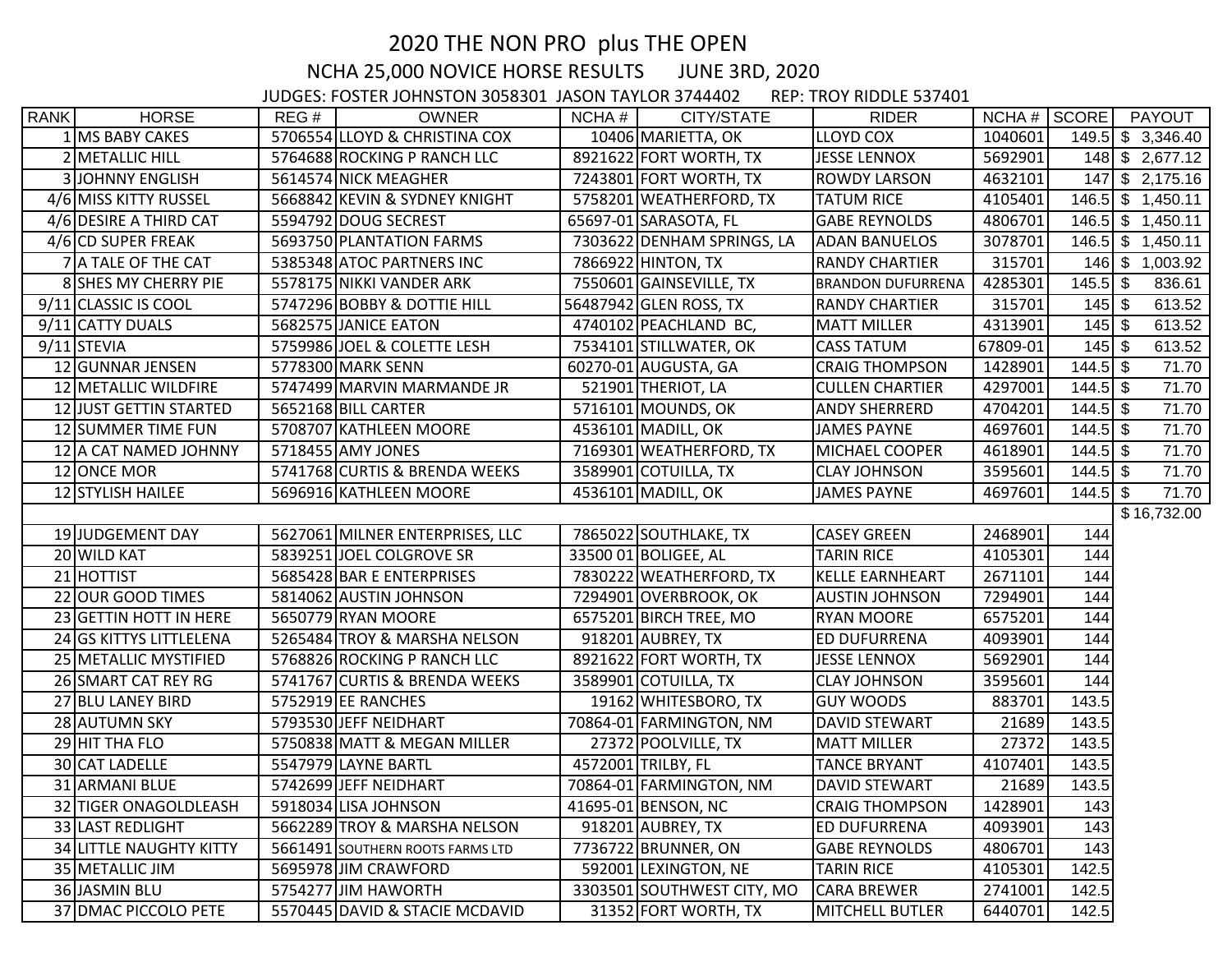| 38 SMART SUGAR KITTY      | 5691790 BUCK CREEK QH               |                 | 7610422 NEMO, TX           | <b>WES ASHLOCK</b>     | 2676102  | 142            |
|---------------------------|-------------------------------------|-----------------|----------------------------|------------------------|----------|----------------|
| 39 DESIRES TIME           | 5543749 HB BARTLETT                 |                 | 27839 PIKE ROAD, AL        | <b>LEE FRANCOIS</b>    | 1606601  | 141.5          |
| 40 X RAYTED               | 5784598 CASS & CHELSEA TATUM        |                 | 6780901 OVERBROOK, OK      | <b>CASS TATUM</b>      | 67809-01 | 141            |
| 41 LITTLE REDD CORVETTE   | 5680218 STACIE DIXON PETTITT        |                 | 7363101 CLERMONT, GA       | <b>TC SCHEER</b>       | 6424801  | 141            |
| 42 HOWLIN LIKE A CAT      | 5476758 DARLENE KAUPKE              |                 | 74766 STILLWATER, OK       | <b>CLARK KAUPKE</b>    | 72320-01 | 141            |
| 43 METALLIC ROYAL MATE    | 5798360 BELLE TERRE RANCH           |                 | 7711822 CORINTH, MS        | RODRIGO TABOGA         | 7019701  | 139            |
| 44 MS ZEE                 | 5817553 GREEMAN & HAYS              |                 | 461001 NOCONA, TX          | <b>BLAZE CRESS</b>     | 7634401  | 132            |
| 45 SIMON SEZ              | 5815567 TOM & DEB HEROLD            |                 | 25094 WEST POINT, IA       | <b>RL CHARTIER</b>     | 1392701  | 130            |
| 46 MR JO SMOOTH           | 5797809 ANDERSON CATTLE COMPANY     |                 | 40680 VICTORIA, TX         | <b>RL CHARTIER</b>     | 1392701  | 120            |
| 47 CASH REYGISTER         | 5692945 MARGOT HAZELL INC.          |                 | 7406022 WEATHERFORD, TX    | <b>STEVE OEHLHOF</b>   | 3176001  | 120            |
| 48 KITTENISH              | 5804731 DAMIANO AVIGNI              | 72886-01 ITALY, |                            | <b>CULLEN CHARTIER</b> | 4297001  | 120            |
| 49 DOUBLE SHOT CHILLED    | 5786090 BUCK CREEK QH               |                 | 7610422 NEMO, TX           | <b>WES ASHLOCK</b>     | 2676102  | 120            |
| 50 CRUZ BAY               | 5790430 SCOTT CHARTIER              |                 | 4447801 WEATHERFORD, TX    | <b>BLAZE CRESS</b>     | 7634401  | 120            |
| 51 ONE MOORE TRY          | 5708431 KRISTY SCRIBNER             |                 | 7733301 GOODRICH, MI       | <b>MATT WILLIAMS</b>   | 54651    | 120            |
| 52 WATCH ME ONE TIME      | 5495425 LAYNE BARTL                 |                 | 4572001 TRILBY, FL         | <b>TANCE BRYANT</b>    | 4107401  | 120            |
| 53 HOTTIE TODDY           | 5707856 BAR E ENTERPRISES           |                 | 7830222 WEATHERFORD, TX    | <b>KELLE EARNHEART</b> | 2671101  | 120            |
| 54 FRACKER BROWN          | 5728989 SCHMITZ/BROWN               |                 | 772122 GAINESVILLE, TX     | <b>LLOYD COX</b>       | 1040601  | 120            |
| 55 RATHER SMOOTH          | 5626729 JOEL COLGROVE SR            |                 | 50127-02 BOLIGEE, AL       | <b>JONATHAN ROGERS</b> | 3999301  | 120            |
| 56 LONNIE EARL            | 5755568 TERRY RIDDLE                |                 | 340401 FOSTER, OK          | <b>TROY RIDDLE</b>     | 5374-01  | 120            |
| 57 COUREYGOUS             | 5773868 GLOVER & GALYEAN PARTERSHIP |                 | 7549022 CLAREMORE, OK      | <b>WESLEY GALYEAN</b>  | 3325701  | 120            |
| 58 METALLIC JACK          | 5618681 LACHLAN PERKS               |                 | 89301 BROCK, TX            | <b>NEIL ROGER</b>      | 2123401  | 120            |
| 59 SNEAKISH               | 56143984 SCOTT & LAURA BROWN        |                 | 48504 MALVERN, AR          | <b>BRADEY DAVIS</b>    | 6114702  | 120            |
| 60 REY TOO PURDY          | 5644341 BELLE TERRE RANCH           |                 | 7711822 CORINTH, MS        | MICHAEL COOPER         | 4618901  | $\overline{0}$ |
| 61 BABES SMART CAT        | 5783527 COWS & HORSES, ETC          |                 | 7624822 DALLAS, TX         | <b>TATUM RICE</b>      | 4105401  | $\overline{0}$ |
| 62 RAZZBERRY CAT          | 5391811 JAN & JIM GANDY             |                 | 16408.1 FRISCO, TX         | <b>KENNY MILLER</b>    | 4655468  | $\overline{0}$ |
| 63 SEVILLA                | 5717497 VAN BOEKEL HOG FARM         |                 | 7607922 MT ELGIN ONT       | <b>LEE FRANCOIS</b>    | 1606601  | $\overline{0}$ |
| 64 RL STRAIGHT ACES       | 5887527 REAGAN LANCASTER            |                 | 5688801 PLANO, TX          | <b>STEVE OEHLHOF</b>   | 3176001  | $\overline{0}$ |
| 65 SUPER TUFF KITTY       | 5784671 GLOVER & GALYEAN PARTERSHIP |                 | 7549022 CLAREMORE, OK      | <b>WESLEY GALYEAN</b>  | 3325701  | $\overline{0}$ |
| 66 TAGGLINE               | 5788695 TEAGUE DIVERSIFIED INC      |                 | 769122 FORT MORGAN, CO     | <b>CARA BREWER</b>     | 2741001  | $\overline{0}$ |
| 67 METALLICPRISNVINEGAR   | 5652844 TERRY MOORE                 |                 | 2570701 DIERKS, AR         | <b>BRADEY DAVIS</b>    | 6114702  | $\mathbf 0$    |
| <b>68 SPANK THAT CAT</b>  | 667534 ALAN SMITH                   |                 | 7648201 ALTOONA, AL        | <b>TC SCHEER</b>       | 6424801  | $\overline{0}$ |
| 69 JUSTA LIL BROWN        | 5683338 MATTHEW COLDIRON            |                 | 6856401 JEFFERSONVILLE, OH | <b>MATT WILLIAMS</b>   | 5465101  | $\overline{0}$ |
| <b>70 BACK STREET CAT</b> | 5708432 HARRISON FAMILY TRUST       |                 | 32585-01 OKLAHOMA CITY, OK | <b>ANDY SHERRERD</b>   | 4704201  | $\overline{0}$ |
| <b>71 KATS PAYDAY</b>     | 5712970 AMY ROBERTS                 |                 | 3789801 CANYON, TX         | <b>CASEY GREEN</b>     | 2468901  | $\overline{0}$ |
| 72 BOOT SCOOTIN SKEET     | 5695171 TERRY RIDDLE                |                 | 340401 FOSTER, OK          | <b>TROY RIDDLE</b>     | 5374-01  | $\overline{0}$ |
| 73 TWICE IN SANTIAGO      | 5788135 DOUBLE DOVE RANCH           |                 | 8911722 FORT WORTH, TX     | <b>ADAN BANUELOS</b>   | 3078701  | $\overline{0}$ |
| 74 WALK THE MOON          | 5744172 JOHNNY & JANE MANCUSO       |                 | 57644-01 PLANTERSVILLE, TX | <b>JONATHAN ROGERS</b> | 3999301  | $\pmb{0}$      |
| 75 TYME TOO SHINE         | 5768411 LINCOLN CLIFTON             |                 | 3578401 FORT WORTH, TX     | <b>GREG WRIGHT</b>     | 2582901  | $\overline{0}$ |
| 76 MRS JACKSON            | 5748937 KATIE RICE                  |                 | 41053-02 CENTERVILLE, TX   | <b>KATIE RICE</b>      | 41053-02 | $\overline{0}$ |

|     | <b>RANK MONEY</b> |          |
|-----|-------------------|----------|
| 1st |                   | 3,346.40 |
| 2nd |                   | 2.677.12 |

|     | <b>RANK MONEY</b>     | Horses               | 76      |
|-----|-----------------------|----------------------|---------|
| 1st | 3,346.40<br>-11       | Jackpot              | 225.00  |
| 2nd | 27740<br>-11<br>— 1 U | <b>Total Jackpot</b> | .100.00 |